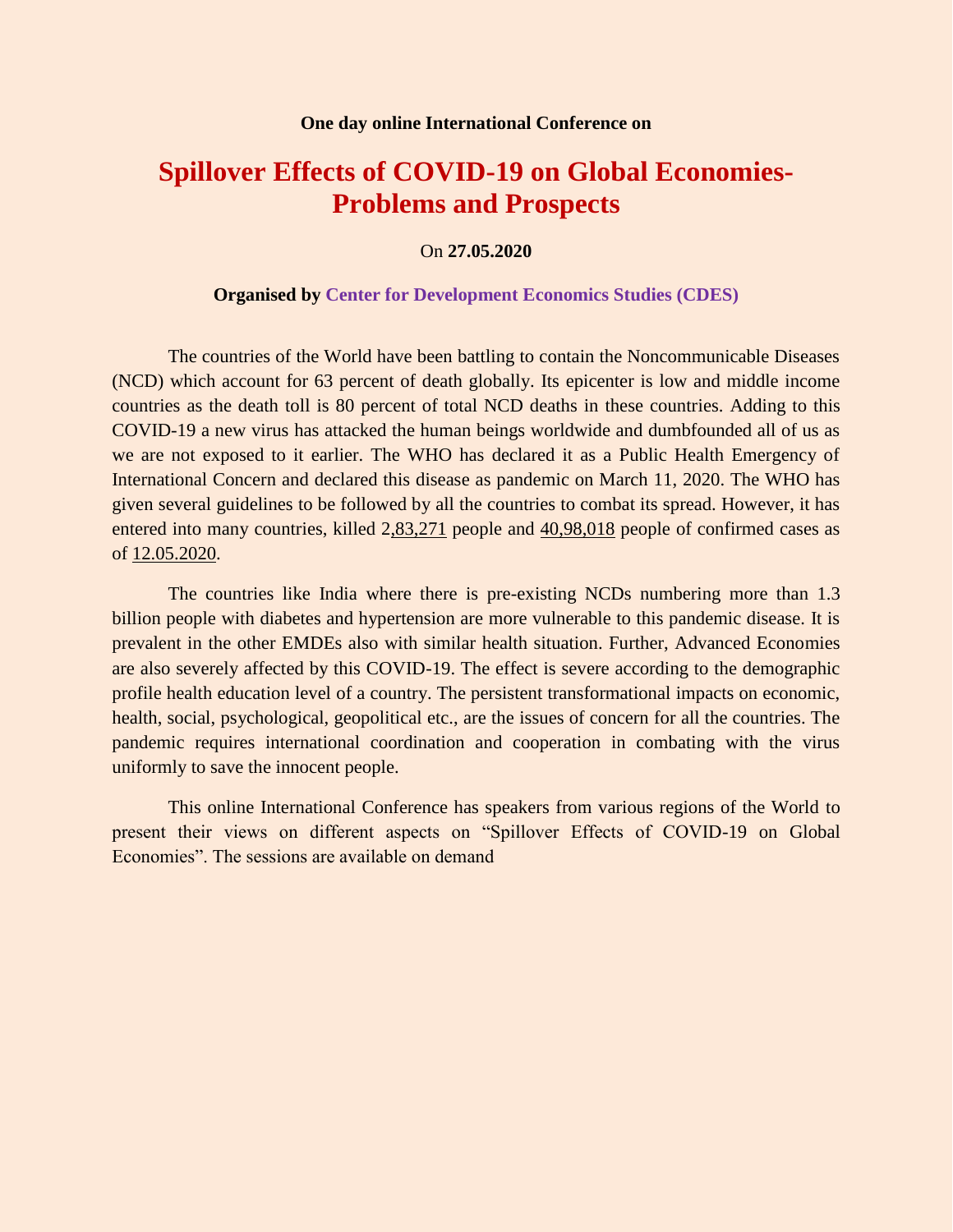| Online Session I (09.45 a.m. to $10.45$ a.m)                                                                   |
|----------------------------------------------------------------------------------------------------------------|
| Access to webinar opens (09.30 a.m)                                                                            |
| Spillover Effects of COVID-19 on Global Economies-Problems and Prospects                                       |
| Speakers:                                                                                                      |
| 1. Spillover Effects of COVID-19 on Global Economies-Problems and Prospects                                    |
|                                                                                                                |
| Dr.S.Thirunavukkarasu, Chief Editor, Journal of Development Economics and                                      |
| Management Research Studies (JDMS). President, Center for Development Economics                                |
| Studies (http://www.cdes.org.in), Chennai.                                                                     |
|                                                                                                                |
| Global Economic impact of COVID-19<br>2.                                                                       |
|                                                                                                                |
| Dr.Badri Narayanan, Advisor, Fundamental Action and Research Foundation, India,                                |
| Affiliate Professor, University of Washington Seattle and Co-founder and Partner,                              |
| Infinite Sum Modeling, USA.                                                                                    |
|                                                                                                                |
| 3. Challenges and Strategies in protecting the informal sector workers during post COVID-<br>19 period in Asia |
|                                                                                                                |
| Dr.M.Soundarapandian, Professor and Dean, School of Management Studies,                                        |
| Gandhigram Rural Institute, Gandhigram, Tamil Nadu.                                                            |
|                                                                                                                |
| Moderator: Prof.T.Lakshmi Pradha                                                                               |
| Discussion 10.35 a.m to 10.45 a.m                                                                              |
|                                                                                                                |
|                                                                                                                |

Online Session II (10.45 a.m to 11.30 a.m) Spillover Effects of COVID-19 on Global Economies-Problems and Prospects

Speakers:

1. Are we living in each other's pockets? Revealed Perceptions of People of their Struggle during Lockdown for Corona.

**Dr.T. Vasantha Kumaran and Mr.O.M. Murali,** Independent Researchers, Formerly University of Madras, Chennai.

2. Indian Economy and COVID 19-Challenges & Strategies

**Dr.S.N.Sugumar**, Prof & HOD of Economics, Vel's Institute of Science, Technology & Advanced Studies, Chennai.

3. Towards controlling the catastrophe caused by COVID-19 and make the future certain and healthy

**Dr.X.Vincent Jayakumar**, Faculty of Economics, RKM Vivekananda College, Chennai.

Moderator: **Mr.T Somaskandan** Discussion 11.20 a.m to 11.30 a.m